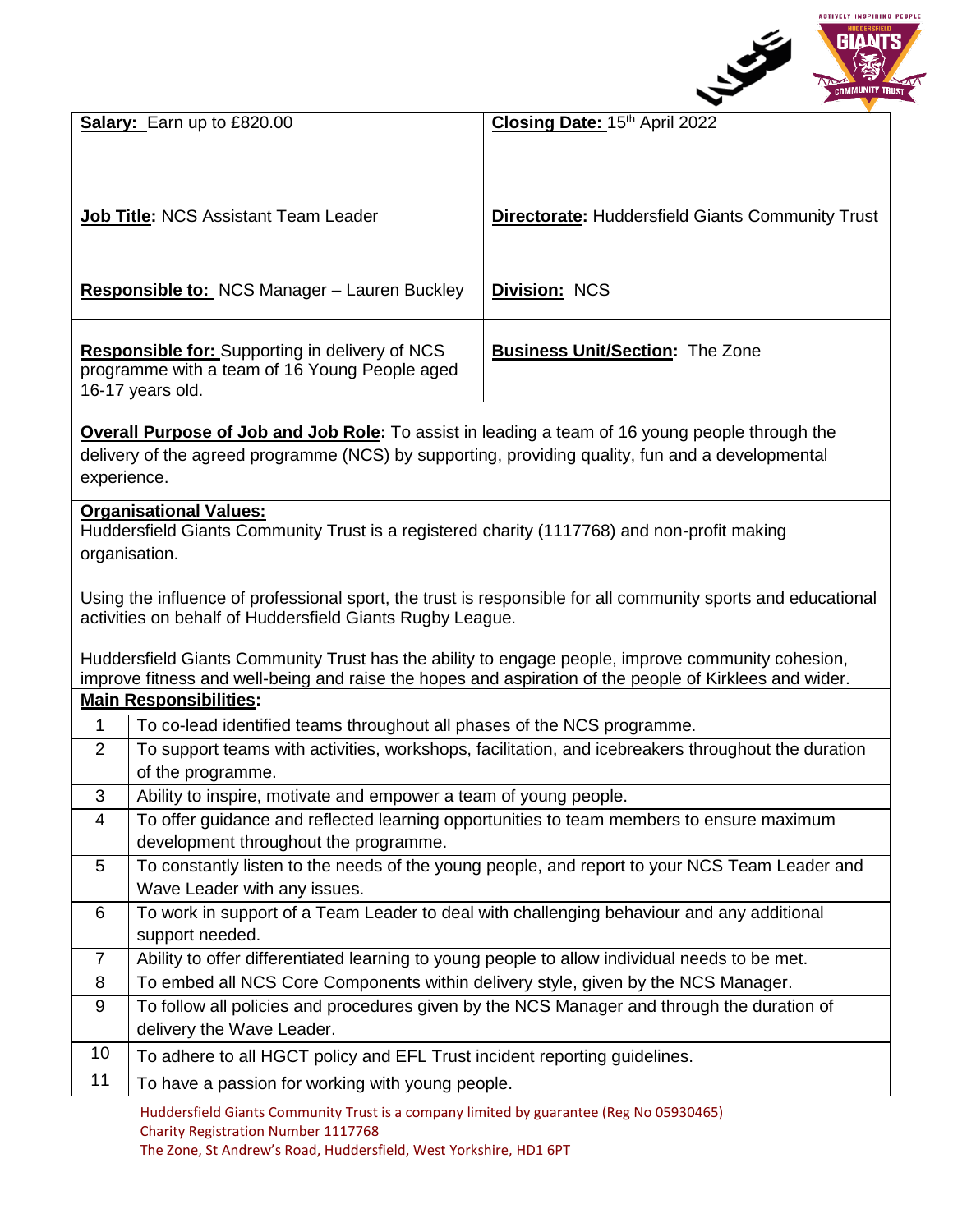

| 12 | Demonstrate safe practice in line with the companies safeguarding statement.                                                                               |
|----|------------------------------------------------------------------------------------------------------------------------------------------------------------|
| 13 | Ability to build rapport over a short period of time.                                                                                                      |
| 14 | To ensure all logistics and administration tasks are complete to a high standard in accordance to<br>HGCT and NCS 2022 compliance strategy and procedures. |
| 15 | Attend mandatory staff training ahead of program delivery.                                                                                                 |

## *Role Description:*

Huddersfield Giants Community Trust are seeking to appoint enthusiastic, motivated and dedicated individuals to facilitate the NCS Summer 2022 programme.

Your role will require you to work closely with the Team Leader to effectively manage a cohort of 16 young people (aged 16-17) for the National Citizenship Service summer programme.

This will include exciting and persuading young people to engage in all aspects of the 2 week programme. Week 1 requires you to work on an away residential and week 2 involves you to motivate your team into meaningful social action.

The role will require you to work evenings and undertake other duties and responsibilities as part of the role.

## *Other Duties;*

- You will be required to work 1 week of residential activity, during which you will be expected to undertake night duty on a rota basis.
- To make sure that you read, are familiar with, and follow all HGCT policies and procedures and to read and accept key HGCT and EFLT policies.
- To act as an ambassador for HGCT, upholding and promoting our corporate values.
- To promote HGCT extension phase to Young People on program
- To undertake any other duties which can be reasonably expected of you within the level of your job.
- This post could involve overnight stays and some evening and weekend working
- Attend keep warm and celebration events associated with the NCS program.
- You will be required to work unsociable hours.

## **Qualifications**

#### **Essential Criteria:**

- Basic Safeguarding Certification or ability to attend training
- Substantial experience of working directly with young people from a wide variety of backgrounds.
- Experience of planning, delivery and evaluation of activities for and with young people

Huddersfield Giants Community Trust is a company limited by guarantee (Reg No 05930465) Charity Registration Number 1117768

The Zone, St Andrew's Road, Huddersfield, West Yorkshire, HD1 6PT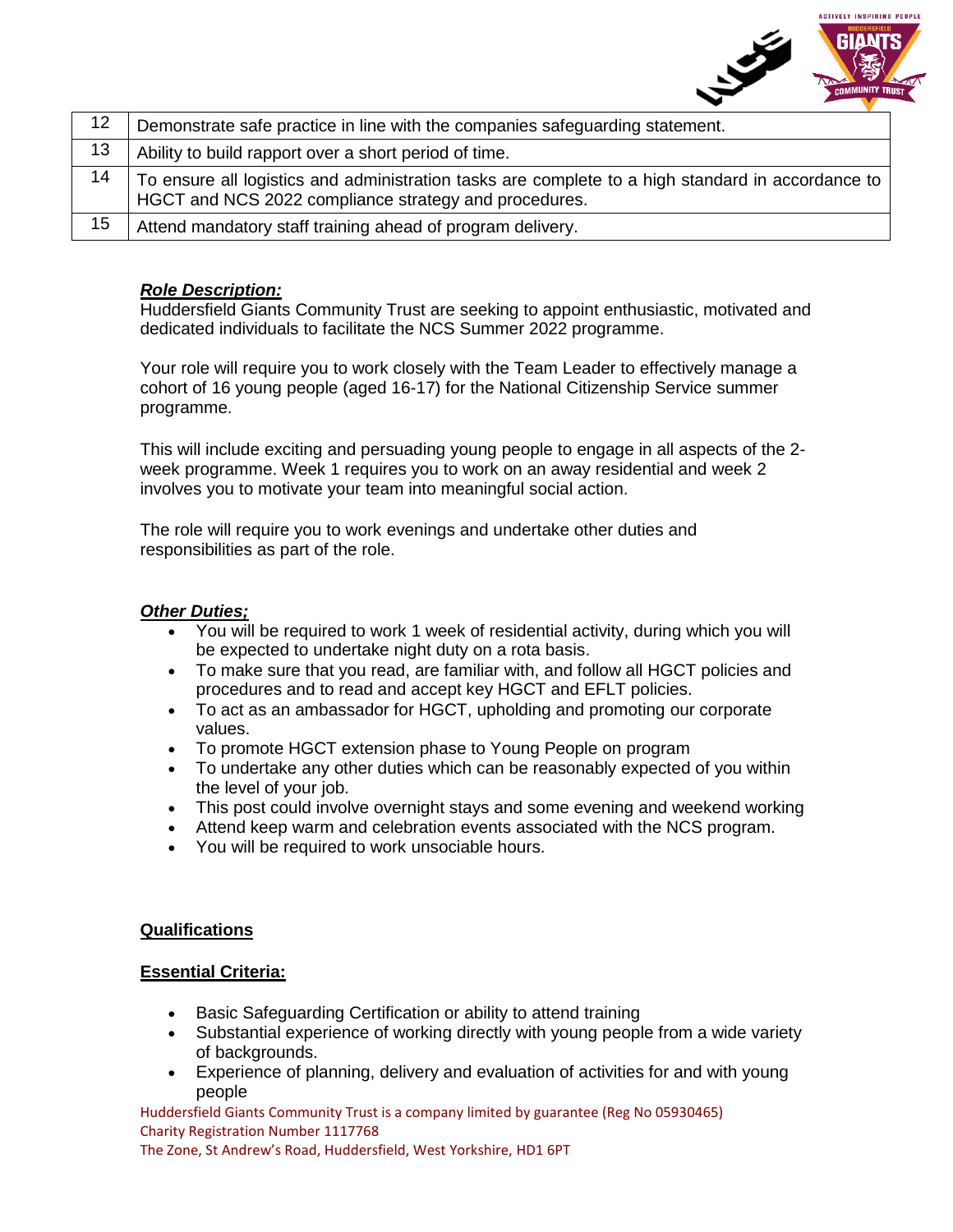

- Knowledge of the NCS program
- Ability to communicate effectively at all levels, orally and in writing
- Ability to work on your own initiative to an agreed action plan
- Ability to handle sensitive and confidential issues with tact and diplomacy
- An awareness and understanding of Equality & Diversity issues
- Punctual and reliable to ensure professional service
- Creative and flexible and able to work well with others in a team
- Commitment to personal and professional development
- Able to work within a flexible timetable and to commit to at least one 2-week program.
- Be able to manage conflict
- Demonstrate the ability to work effectively with other staff

## *Desirable Criteria:*

- Professional qualification in a relevant discipline e.g. Youth and Community Work, Social Work, Education, Counselling, Health, or Sports
- Qualification or experience in Youth Mental First Aid
- Experience and understanding of the issues affecting young people at risk of social exclusion/offending
- Experience of youth-led programme development and participative techniques
- Working knowledge of alcohol, drugs and their effects
- Ability to promote equality, diversity, rights and responsibilities of individuals
- Experience of dealing with conflict and challenging behaviour

#### *Additional Information*

**Payment:** Earn up to £820.00

**Contract Length:** 6 Weeks

**Closing Date: 15th April 2022** 

**Level of DBS Disclosure required:** Enhanced and enrolment on the update system.

**Training:** You will be required to attend mandatory staff training as part of your role.

**Programme Dates:** 4<sup>th</sup> July – 15<sup>th</sup> July, 11<sup>th</sup> July – 22<sup>nd</sup> July, 25<sup>th</sup> July – 5<sup>th</sup> August, 1<sup>st</sup> August –  $12<sup>th</sup>$  August.

#### *Safeguarding Responsibilities*

Huddersfield Giants Community Trust are committed to safeguarding and promoting the welfare of children, young people and adults at risk, and expect all staff to share this commitment. The successful applicant will be required to undertake appropriate safeguarding checks as well as providing proof of right to work in the UK. Applicants will be asked about any previous convictions, cautions, reprimands, including those that are considered 'spent' as defined by the Rehabilitation Offenders Act 1974 (Exceptions) Order 1975 (Amended 2013).

Huddersfield Giants Community Trust is a company limited by guarantee (Reg No 05930465) Charity Registration Number 1117768 The Zone, St Andrew's Road, Huddersfield, West Yorkshire, HD1 6PT